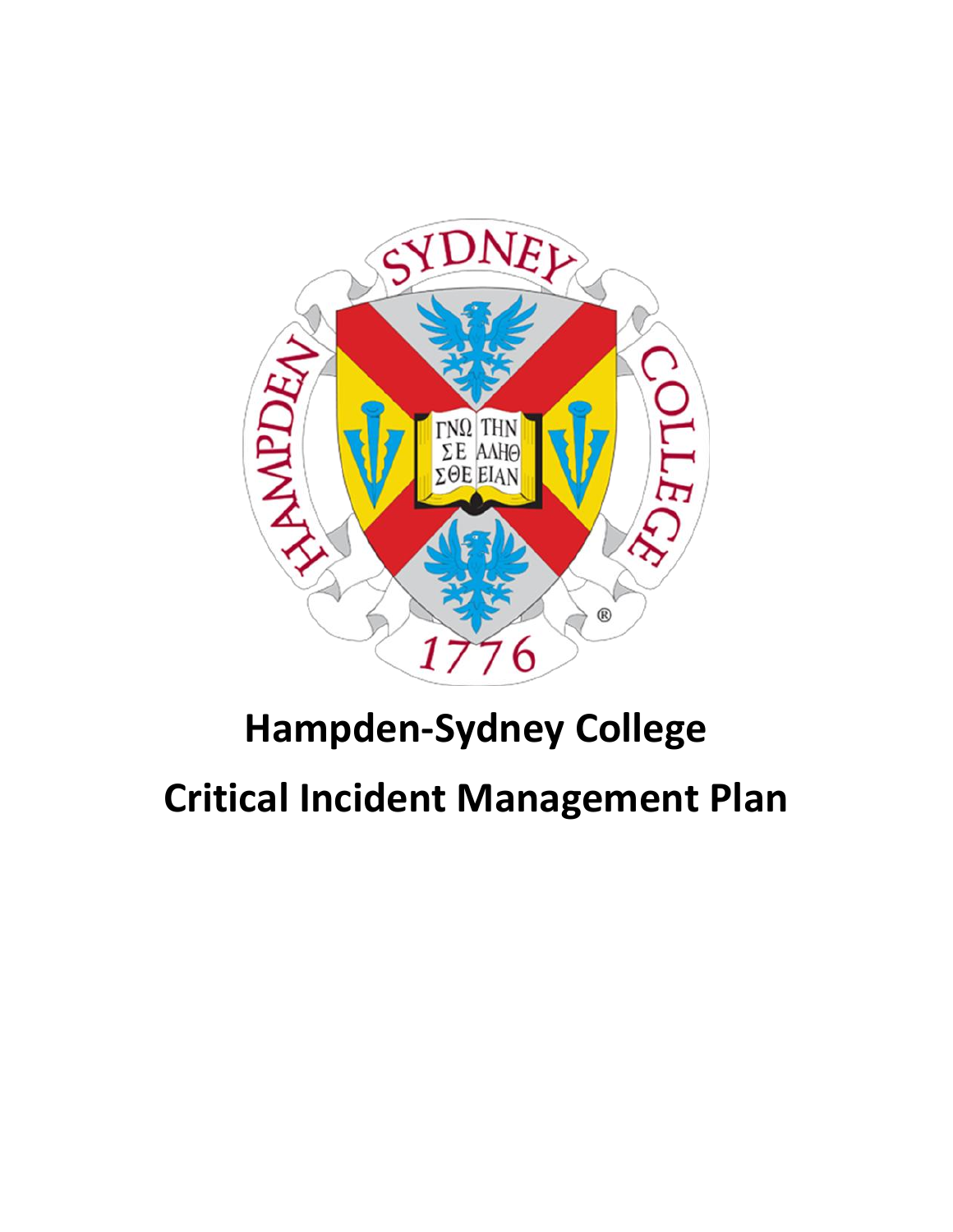### **Hampden-Sydney College**

### **Critical Incident Management Team**



### **CORE TEAM**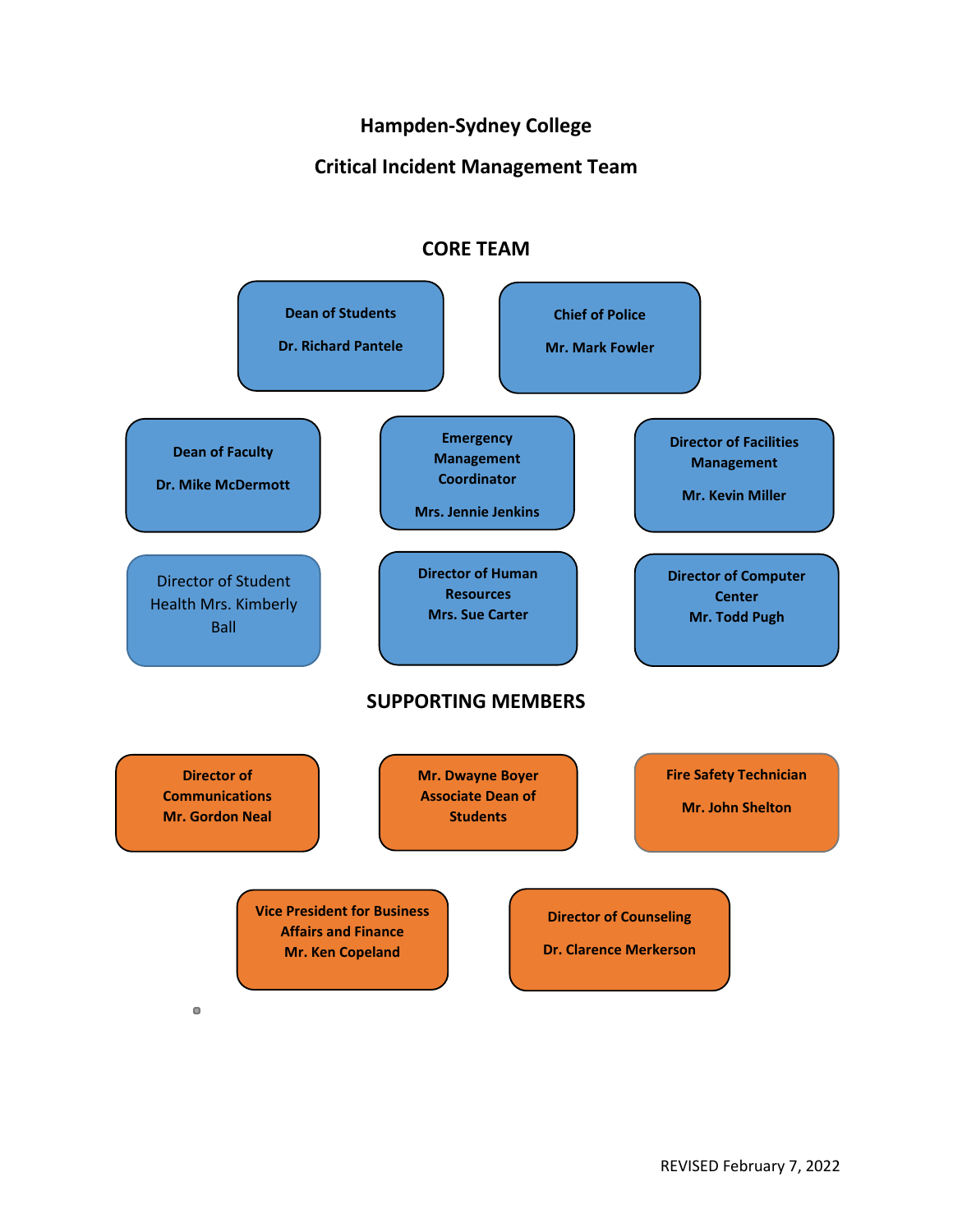# **Table of Contents**

|                                               | 1.1 Purpose                                   |  |
|-----------------------------------------------|-----------------------------------------------|--|
|                                               | 1.2 Shared Responsibility                     |  |
|                                               | 1.3 Emergency Response                        |  |
| II. Critical Incident Management Team (CIMT)5 |                                               |  |
|                                               | 2.1 Critical Incident Management Team Members |  |
|                                               | 2.2 CIMT Supporting Members                   |  |
|                                               | 2.3 Operations                                |  |
|                                               |                                               |  |
|                                               |                                               |  |
|                                               | 4.1 Emergency Contact Information             |  |
|                                               |                                               |  |
|                                               |                                               |  |
|                                               |                                               |  |
|                                               |                                               |  |
|                                               |                                               |  |
|                                               |                                               |  |
|                                               |                                               |  |
|                                               |                                               |  |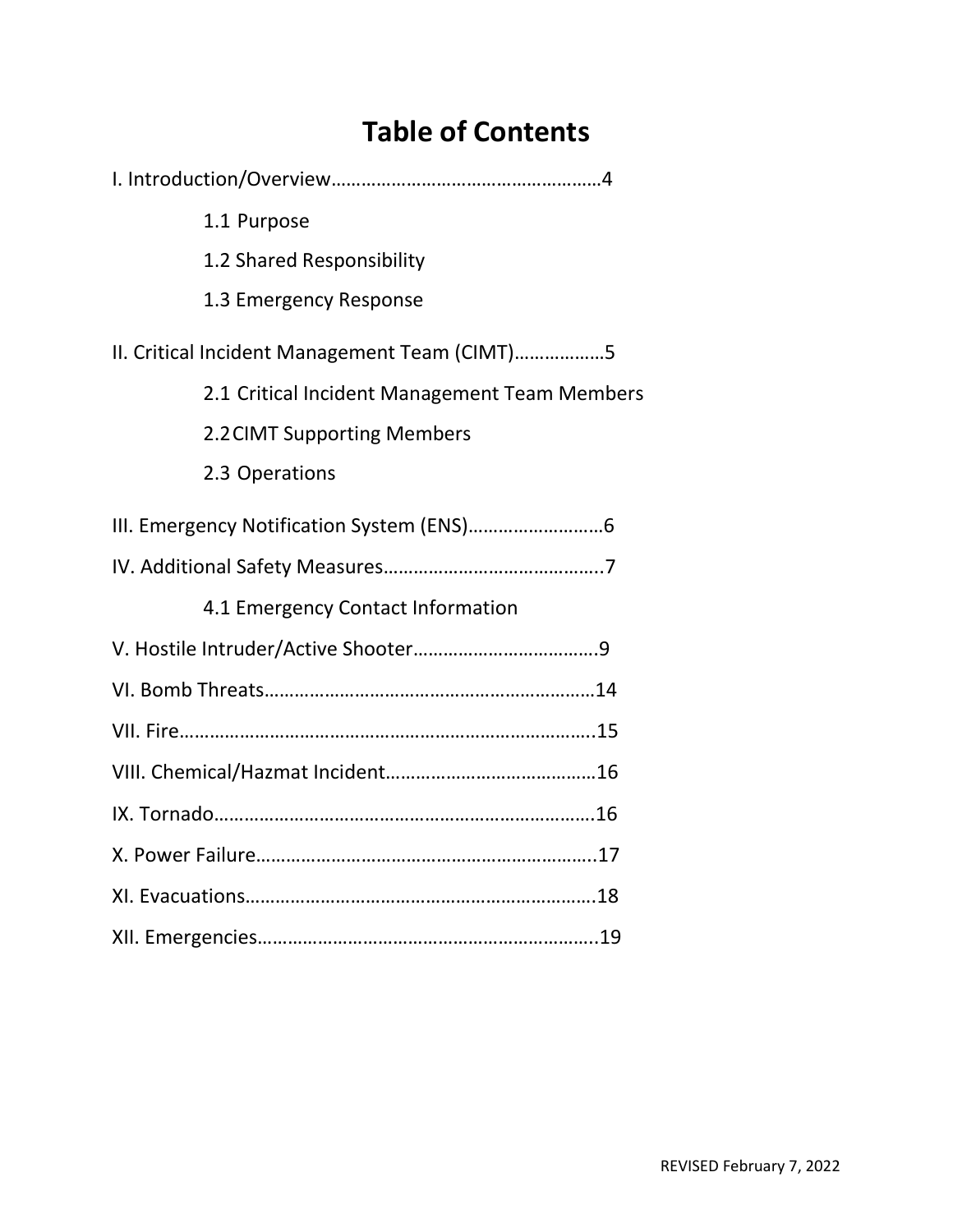# **Critical Incident Management Plan**

# **Introduction/Overview**

#### **Purpose**

The purpose of the Critical Incident Management Plan is to provide guidance for a coordinated approach to preparing for, responding to, and managing an emergency incident at Hampden-Sydney College. Ensuring the safety and well-being of students, faculty, staff, and visitors is the primary goal of College administrators and the Department of Public Safety and Police.

Core members of the Critical Incident Management Team (CIMT) will review the Critical Incident Management Plan on an annual basis and revise as needed. Before a date is set for review of the plan, notification will be sent to the Critical Incident Management Team.

Additionally, the plan will be reviewed as appropriate following an event that requires the activation of the Critical Incident Management Team.

#### **Shared Responsibility**

Although this document addresses the College's plan for emergency incidents, and the responsibilities of the Critical Incident Management Team, it also requires the participation of those in the community. Safety and security are the shared responsibility of everyone in the campus community. Federal government and Commonwealth of Virginia concepts of emergency management recognize that emergency management is relational. It is everyone's responsibility.

#### **Emergency Response**

Hampden‐Sydney College police officers are trained to respond to emergency incidents on campus by using the principles and procedures of the National Incident Management System (NIMS). NIMS is a standardized, on‐scene, all‐hazards incident management approach that allows for a coordinated and integrated response to an emergency incident. When a serious incident occurs that causes an immediate threat to the campus, first responders to the scene are normally the H‐SC Police Department, adjoining law enforcement agencies, local fire departments, and local Emergency Medical Services (EMS). They respond, assess the situation, and work together to manage the incident. Depending on the nature of the incident, other HSC personnel, state, and federal agencies might be involved in responding to the incident.

If the emergency incident warrants additional resources and/or requires decisions to be made for the welfare of the campus community and/or property, the H‐SC Critical Incident Management Team (CIMT) will convene.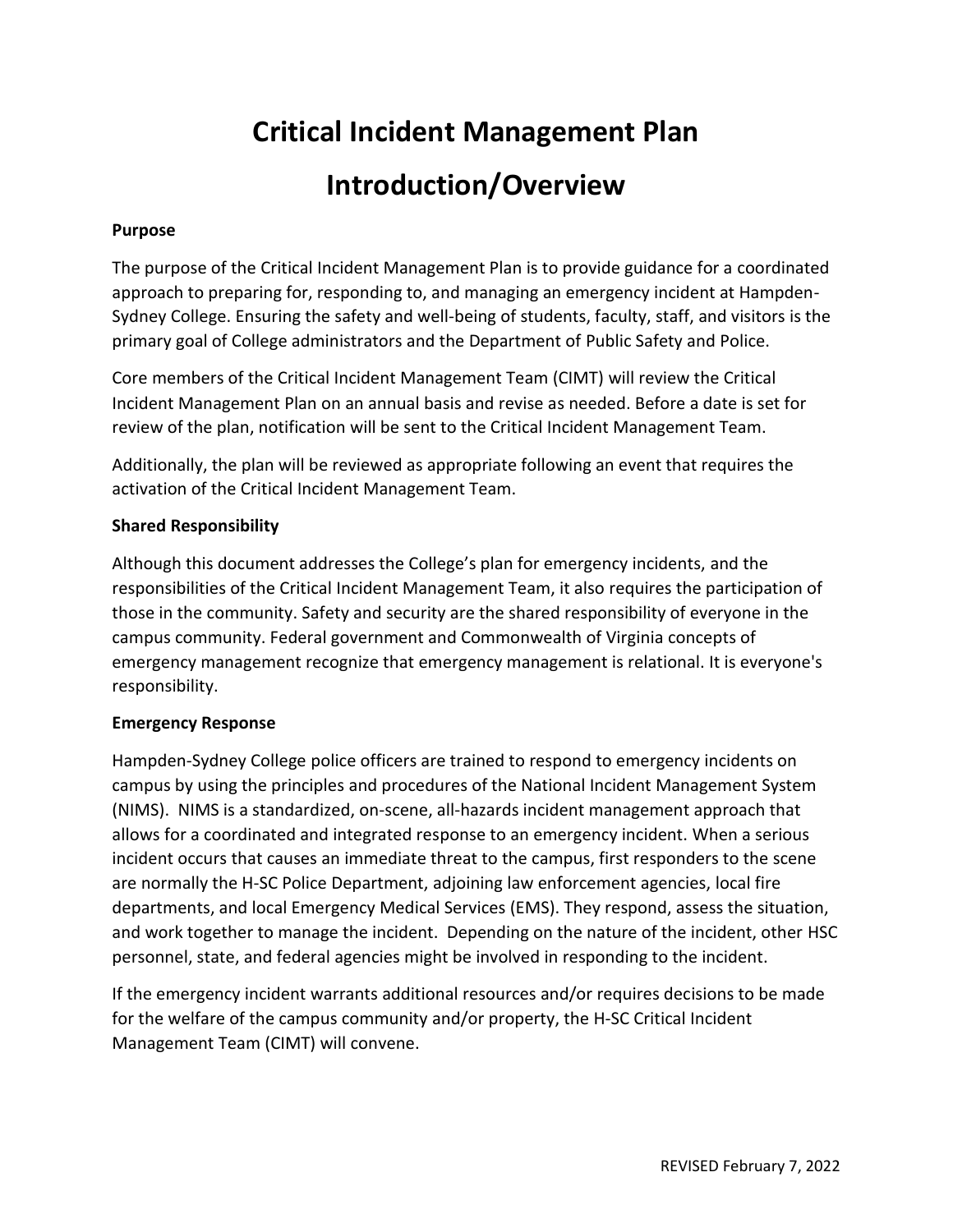# **Critical Incident Management Team (CIMT)**

The CIMT is comprised of key College administrators and other support personnel who are responsible for providing a coordinated approach to preparing for, responding to, and managing an emergency incident at Hampden‐Sydney College. Any member of the CIMT should contact any other members at any time regarding emergency incidents.

During an emergency incident, the public safety official at the incident scene, who is acting as the incident commander, will initiate communication with the Emergency Management Coordinator. This communication is to ensure support and resources are available for scene management and that accurate information is provided to College officials for prompt decision making, and to the community for protective actions.

When time and circumstances permit, the Dean of Students makes recommendations to the President of the College. If the President is inaccessible, then the Dean of Students makes recommendations to the Dean of the Faculty.

#### **CIMT members are as follows:**

#### **Core Team:**

- Dean of Students
- Director of Public Safety and Chief of Police
- Emergency Management Coordinator
- Dean of the Faculty
- Director of Facilities Management
- Director of Human Resources
- Director of the Computer Center

#### **Supporting Members:**

- Associate Dean of Students
- Director of Communications
- Vice President for Business Affairs and Finance
- Director of the Student Health Center
- Director of Counseling

**Operations:** Any member of the CIMT should contact any other member at any time regarding emergency incidents. Additionally, any member should take the initiative to convene a meeting of the CIMT whenever it is necessary to do so before, during, or after an emergency incident. The CIMT makes appropriate decisions and executes those decisions to ensure the safety and security of students, faculty, and staff.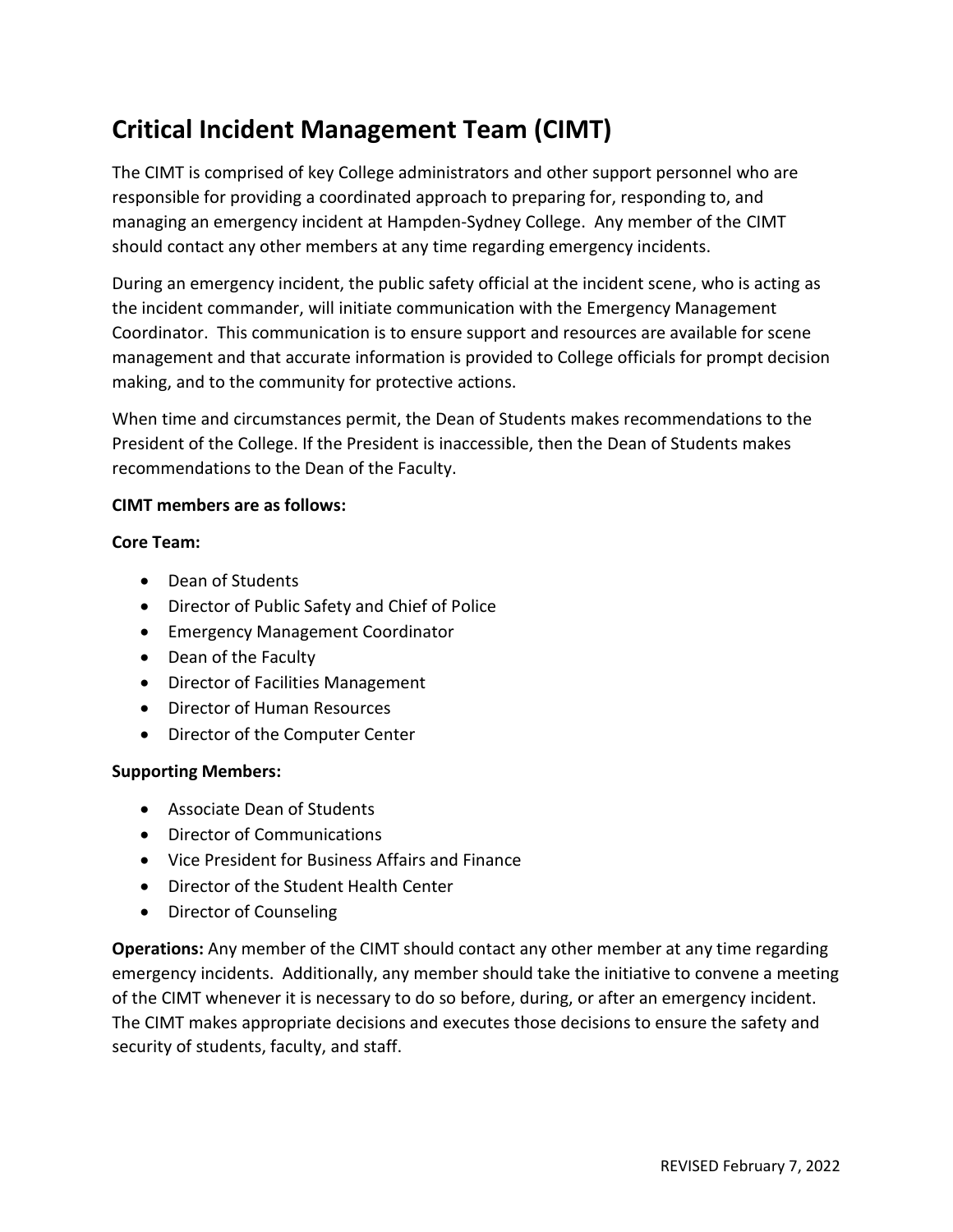# **Emergency Notification System (ENS)**

Hampden‐Sydney College relies on an approach which integrates emergency management, police, information technology, and communications principles and practices to notify the campus community of emergencies.

In the event of a campus‐wide emergency, the College uses its "Emergency Notification System (ENS)" to notify the campus community. The system is only used for emergency communications.

In the event of an emergency, the ENS will send critical information, news, and instructions as follows:

- A message will be sent to all student, faculty, and staff H‐SC email addresses.
- A text message will be sent to all H-SC student, faculty, and staff cell phones that have been registered ("opted in") with the ENS.
- A message will be posted to the home page of the H-SC web site.
- A message will be posted on the computer monitor of all administrative and laboratory computers.
- A message will be posted on all electronic bulletin boards on campus.

Additionally, critical information, news, and instructions may be communicated through the following means, if deemed appropriate:

- A message will be recorded on the employee emergency/weather notification phone line, which is accessible for faculty, staff, and students by calling 434‐223‐7003 to hear the message.
- Student Resident Advisors will be contacted and they will help spread a message to their residents.
- A separate email may be sent campus wide detailing the incident, including updates and further instructions.

**Please note:** The College will treat student, faculty, and staff cell phone numbers as confidential information and will not share, make available, sell, or trade your data with any other entity.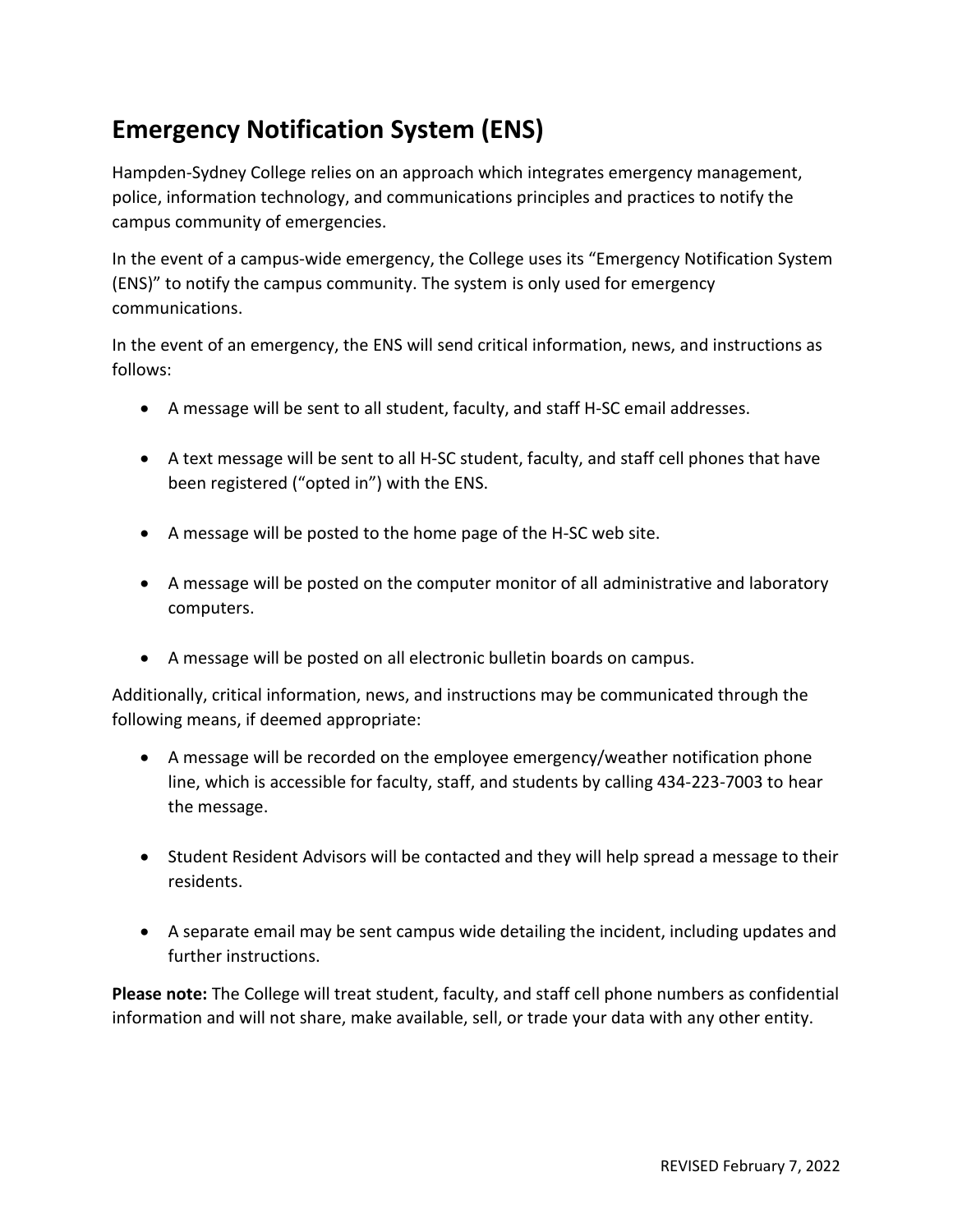### **Additional Safety and Security Measures**

Depending on the nature of the emergency, the following steps may be implemented if deemed appropriate:

- The H-SC Department of Public Safety and Police will contact other law enforcement agencies such as the Farmville Police Department, Prince Edward County Sheriff's Department, Longwood University Police Department, and the Virginia State Police. The College has functional Mutual Aid Agreements with each of these agencies.
- The Police Department, along with Facilities Management, will control campus entrances and block entries or exits, if circumstances warrant and sufficient resources exist.

**Please note:** Hampden‐Sydney College has open access and is geographically integrated in the surrounding community. Under any circumstances, it will be difficult—and perhaps impossible—to completely control access to and from the College by on‐campus or off‐campus persons.

#### **Emergency Contact Information**

In the event of an emergency, call **911** for an immediate response!

#### **Law Enforcement**

| <b>Fire</b>                                                     |
|-----------------------------------------------------------------|
|                                                                 |
| <b>Emergency Health Services</b>                                |
|                                                                 |
| Centra Southside Community Hospital Emergency Dept 434-315-2530 |
|                                                                 |
|                                                                 |
|                                                                 |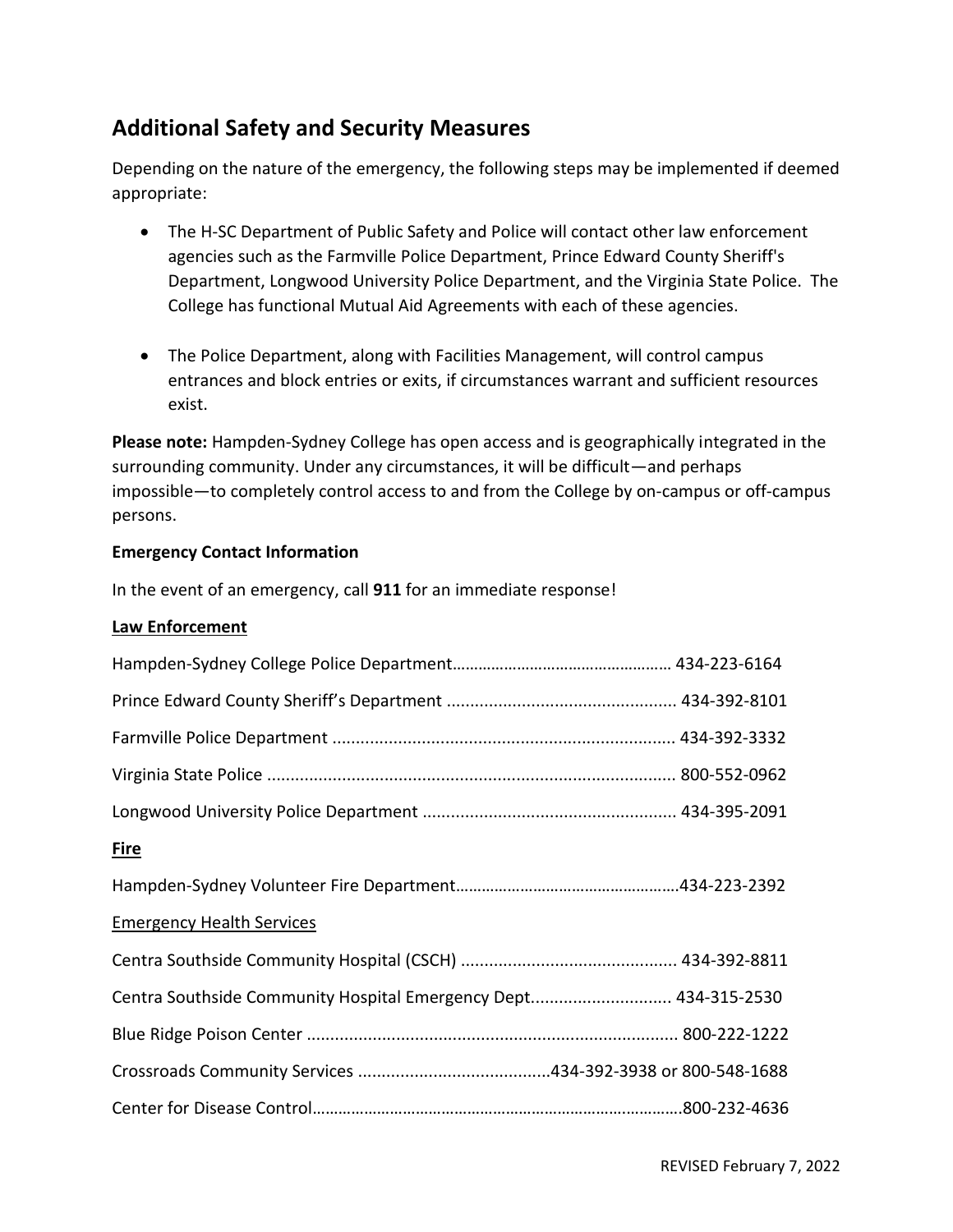#### **Emergency Health Transportation**

### **Hostile Intruder/Active Shooter**

Violent incidents, including but not limited to: acts of terrorism, an active shooter, assaults, or other incidents of workplace violence can occur at any location on Hampden-Sydney College or in close proximity with little or no warning. An "active shooter" is considered to be a suspect or assailant whose activity is immediately causing serious injury or death and has not been contained. The following procedures apply when it is necessary to take shelter in places to aid in assuring life safety in violent situations such as those defined above.

#### **General Guidance**

In the event of a violent incident, it is imperative to take quick and decisive action to protect as many people as possible. Upon receipt of an emergency notification, faculty and staff will lock their classrooms or office doors if possible, use desks and other furnishings to barricade doors, direct people to a "safe area" within their classrooms or offices, turn off lights, and remain as quiet as possible. Remain in the secured space until notified by law enforcement personnel that the scene is secure. These authorities will advise you of any further actions you should take.

#### **Procedures**

When a violent incident occurs at a Hampden-Sydney College location, the following procedures will be followed:

- Any person witnessing a violent incident that threatens lives shall immediately take actions as delineated in Attachment A to protect as many people as possible. Once immediate protective measures have been taken, any person observing the incident should call the Emergency Communications Center at 911 to report it.
- The Hampden-Sydney College Department of Public Safety and Police personnel will contact the Prince Edward County Sheriff's Office and the Virginia State Police immediately for additional law-enforcement assistance.
- Hampden-Sydney College Department of Public Safety and Police personnel will take immediate action to neutralize and contain the threat, and establish Incident Command at the scene. Incident Command will notify the Director of Public Safety and Chief of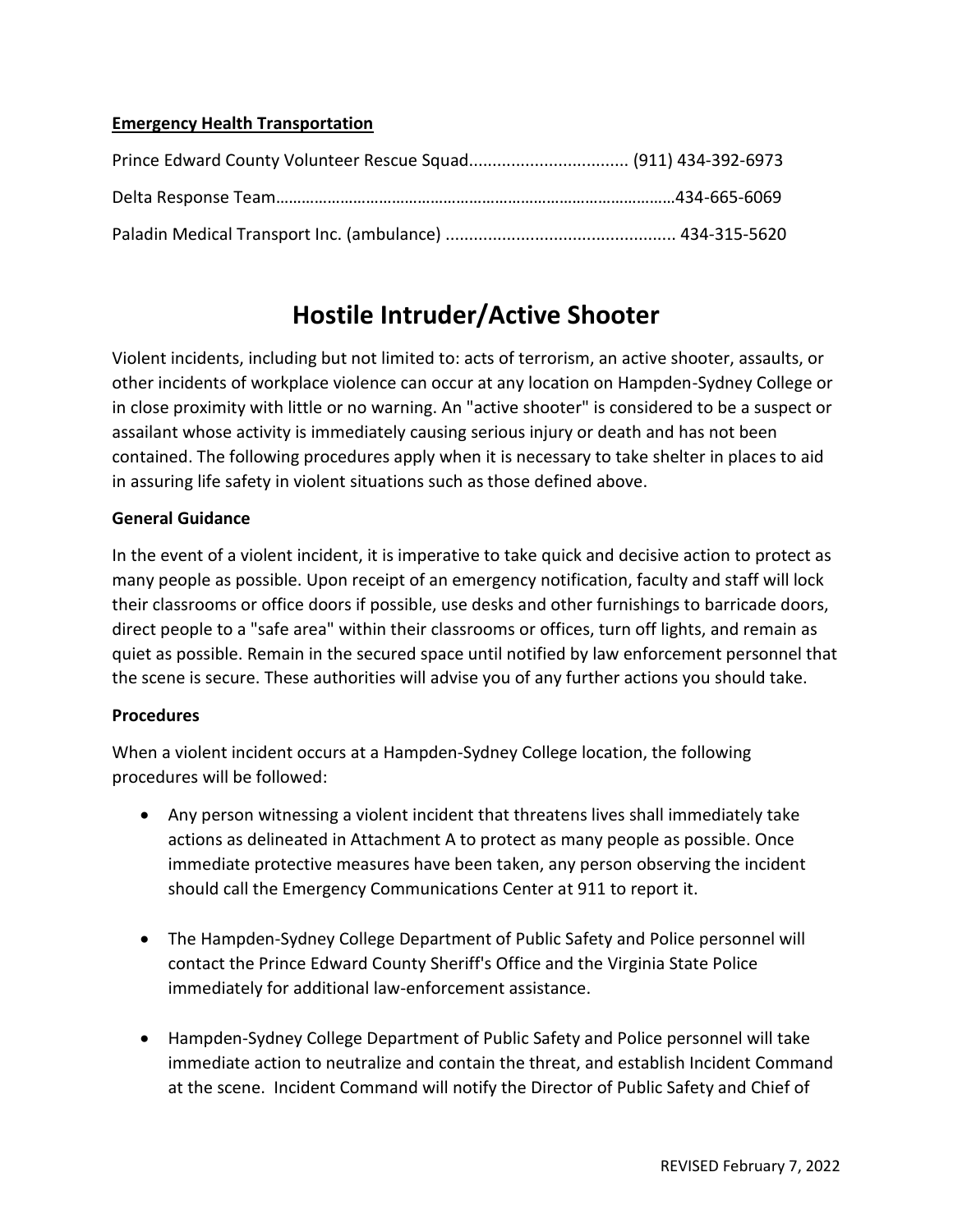Police to activate the Incident Management Team. Incident Command coordinates all activities with local and state law enforcement responders and emergency service responders, as well as other resources as deemed necessary.

- With the arrival of other first responders, Incident Command may transfer to Unified Command to include all stakeholders.
- The Hampden-Sydney College Critical Incident Management Team will use available emergency notification systems to notify the College community of the situation.
- The Hampden-Sydney College Emergency Notification System (ENS) components may include email, text message, phone call - landline and cell, desktop notification, digital signage, and social media, as deemed appropriate.
- Once the situation has been stabilized and any hostile intruder neutralized, the Incident Commander notifies the Hampden-Sydney College Incident Management Team of any further actions that must be taken, or that normal operations can resume. Incident Command identifies any areas that must remain secured for criminal investigation purposes.
- A prolonged situation or one with casualties or fatalities will require additional emergency management resources. In such circumstances, the Director of Public Safety and Chief of Police will keep the Hampden-Sydney College CIMT activated in order to respond to media concerns, provide family assistance, and coordinate other resources necessary to respond and recover from the incident.
- Internal as well as external counseling services will be made available, based on circumstances of the event, for students and employees as necessary. Local resources are available for Critical Incident Stress Debriefing (CISD) assistance. Coordination of these resources is done through the Hampden-Sydney College IMT.
- In the event that the incident results in criminal victimization, as defined by the Code of Virginia §19.2-11.01, the Director of Public Safety and Chief of Police may request assistance from the Virginia State Police, the Virginia Department of Criminal Justice Services, and the Virginia Criminal Injury Compensation Fund.

#### **Instructions for Faculty, Students & Staff**

In many cases there are no obvious specific targets, and the victims are unaware that they are targets until attacked. Being aware of your surroundings, taking common sense precautions,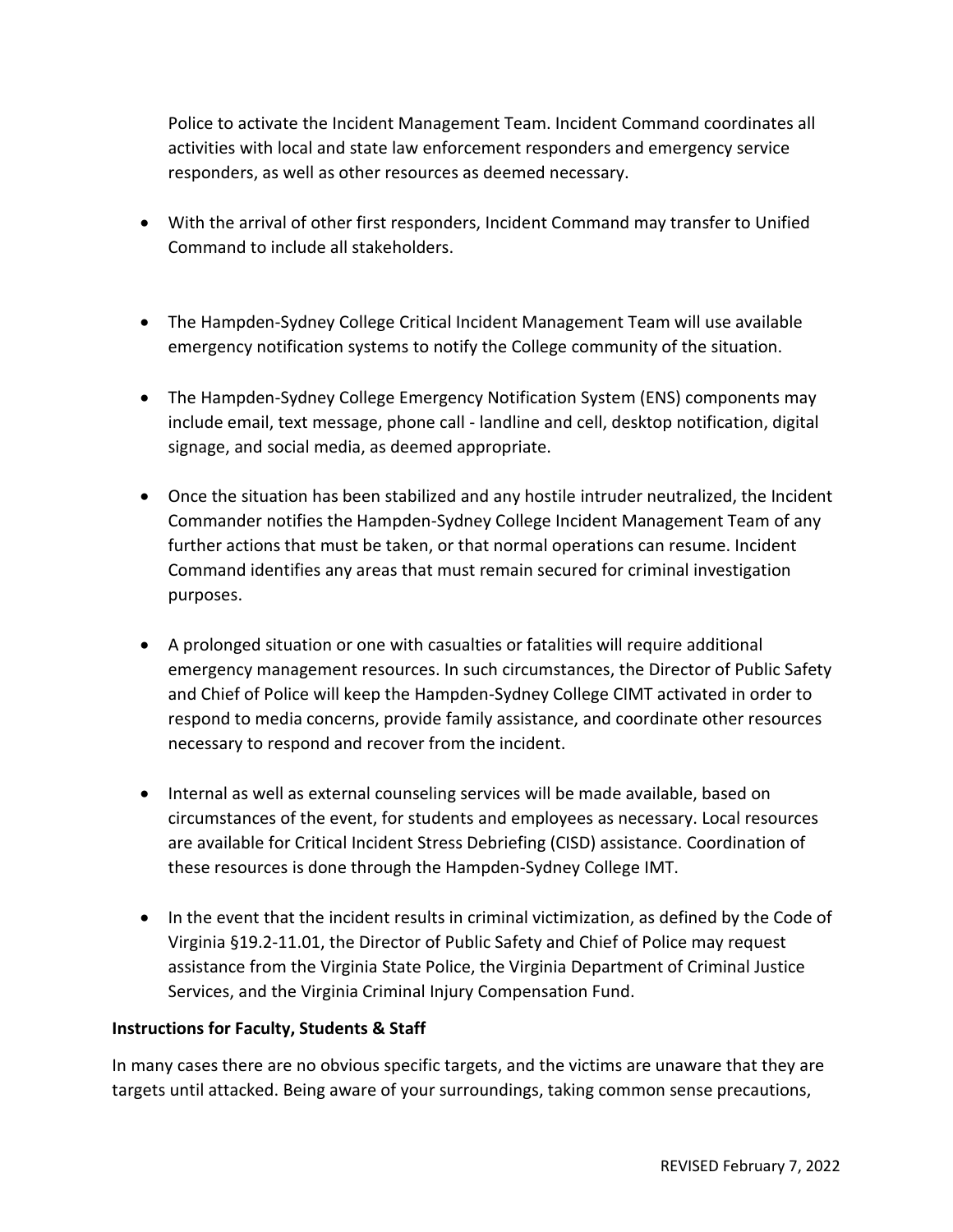and heeding any warning information will help protect you and other members of the community.

The following information will enable you to take appropriate protective actions. Try to remain calm, as your actions will influence others.

#### **Immediate Action**

Secure the Immediate Area. Whether a classroom, laboratory, office, restroom, residence hall or other space:

- Lock or barricade the door, if able. Block the door using whatever is available-desks, tables, file cabinets, other furniture, books, etc.
- After securing the door, stay behind solid objects away from the door as much as possible.
- If the assailant enters your room and leaves, lock or barricade the door behind him/her.
- If safe to do so, allow others to seek refuge with you.
- Initiate Protective Actions. Take appropriate steps to reduce your vulnerability:
	- o Lock doors
	- o Close blinds.
	- o Block windows.
	- o Turn off radios.
	- o Silence cell phones.
	- o Keep people calm and quiet.
	- o Do not open doors for any reason until law enforcement arrives.
- After securing the room, people should be positioned out of sight and behind items that might offer additional protection.
- If you find yourself in an open area, you should immediately seek protection.
- Put something between you and the assailant.
- Consider trying to escape, if you know where the assailant is and there appears to be an escape route immediately available to you.
- **Call 911.**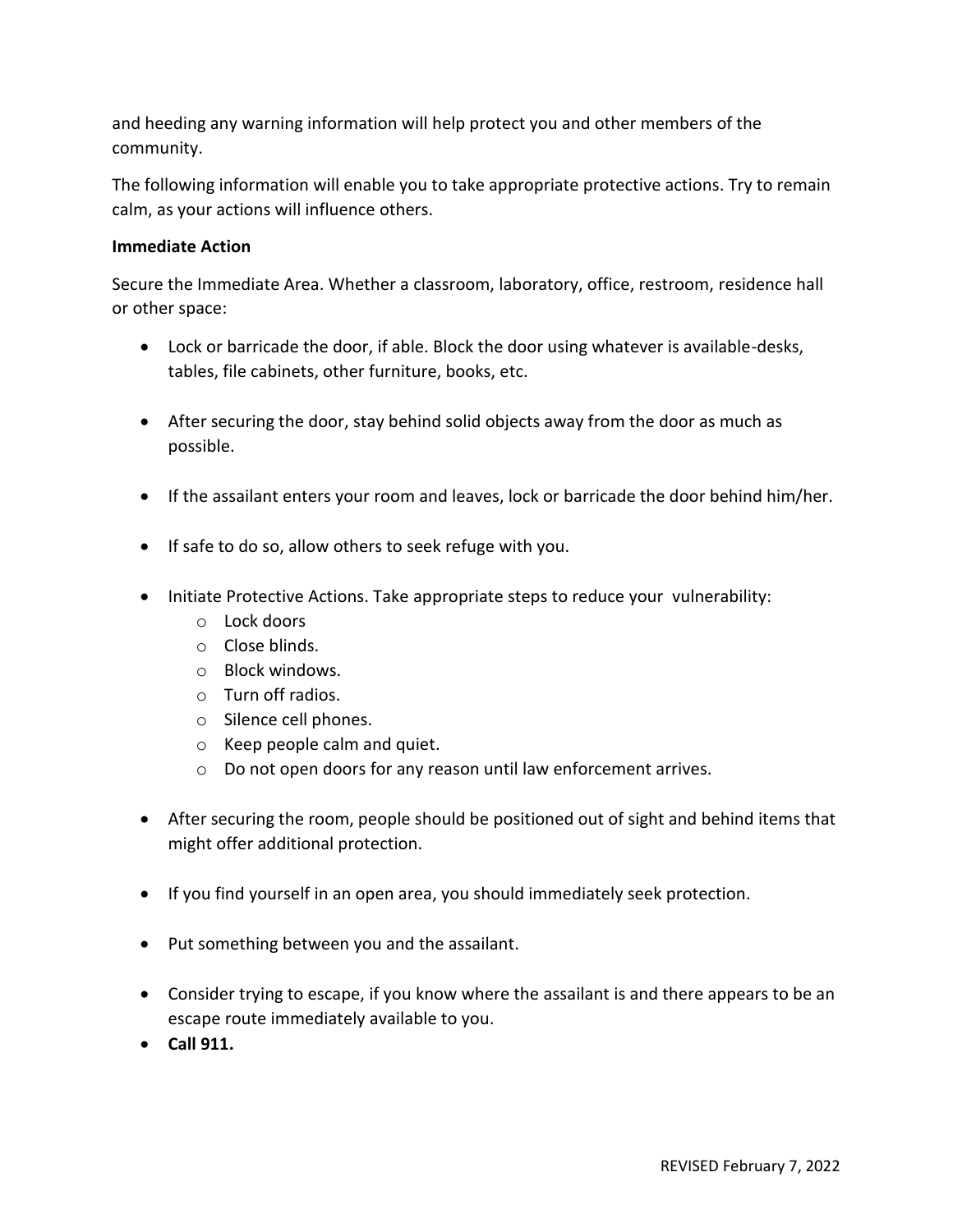Be prepared to provide the communications dispatcher with as much information as possible such as the following:

- What is happening?
- Where you are located, including building name and room number.
- Your name and other information as requested.
- Provide information in a calm, clear manner so that the communications dispatcher can relay your information quickly to responding law-enforcement and emergency personnel.
- Report specific Information. Try to note as much as possible about the assailant, including:
	- o Specific location and direction of the assailant.
	- o Number of assailants.
	- o Gender, race/ethnicity, and age of the assailant.
	- o Language or commands used by the assailant.
	- o Clothing color and style.
	- o Physical features e.g., height, weight, facial hair, glasses.
	- o Type of weapons e.g., handgun, rifle, shotgun, explosives.
	- o Description of any backpack or bag.
	- o Do you recognize the assailant? Do you know his/her name?
	- o What exactly did you hear e.g., explosions, gunshots, etc.
- Stay on the line until the communications officer instructs you to hang up.

#### **Assist the Injured.**

Medical personnel will not be able to enter the area until it is secured by law enforcement authorities and determined to be safe. You may have to treat the injured as best you can until the area is secure.

#### **Account for People.**

Instructors and managers verify the names of individuals in their classrooms, laboratories, and work spaces when the event occurs and provide a copy to emergency responders as necessary for accountability purposes.

#### **Un-securing the Area.**

The assailant may not stop until his objectives have been met or until engaged and neutralized by law enforcement.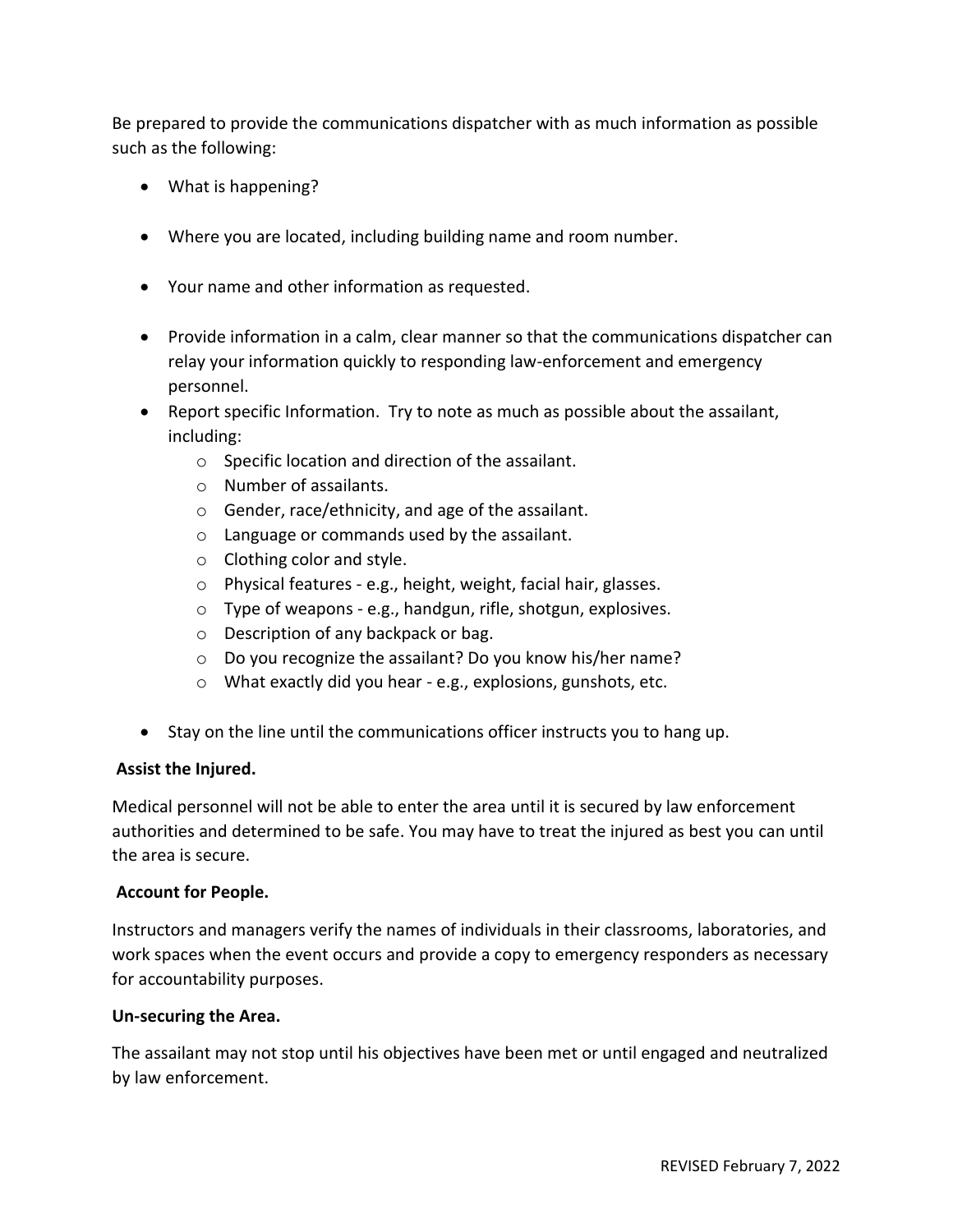- Attempts to rescue people should be made only if they can be done without further endangering the persons inside a secured area.
- Be aware that an assailant may bang on the door, yell for help, or otherwise attempt to entice you to open the door of a secured area. **DO NOT** open the door!

#### **Law-Enforcement Response**

The Hampden-Sydney College Department of Public Safety and Police, other local police departments, and the Virginia State Police have adopted nationally accepted law enforcement response procedures to contain and terminate threats posed by hostile intruders as quickly as possible. In an emergency situation, Hampden-Sydney College Police personnel will immediately respond to the area, assisted by other local and state law-enforcement agencies, as necessary.

#### **Keep in mind:**

Police are responding. Remember that help is on the way. It is important for you to remember:

- Remain inside the secure area.
- Law enforcement will locate, contain, and stop the assailant.
- The safest place for you to be is inside a secure room.
- The Police Will Move Quickly to Eliminate the Threat. Initial responding police officers will not treat the injured or begin evacuation until the threat is neutralized and the area is secure.
- Once the threat is neutralized, police officers will begin treatment and evacuation.
- Evacuation will be established when safe. Responding police officers will establish safe corridors for persons to exit the area.
- This may be time consuming.
- Remain in a secure area until instructed otherwise.
- You may be instructed to keep your hands on your head.
- You may be searched.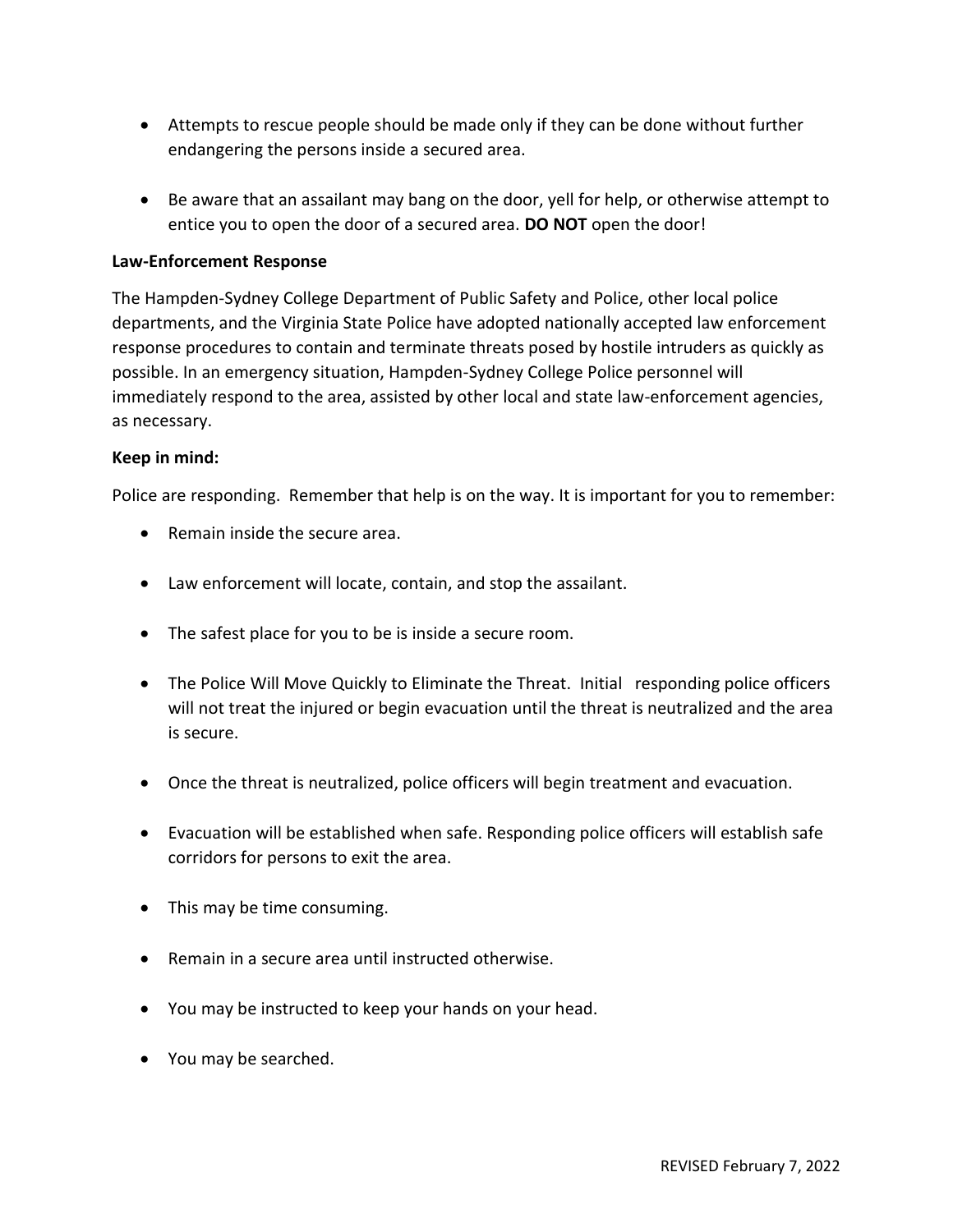- You may be required to leave any personal belongings, e.g., backpacks, handbags, etc. to be searched and inventoried by law-enforcement authorities.
- You may be escorted out of the building by law-enforcement personnel follow their directions.
- After evacuation you may be taken to a staging or holding area for medical care, interviewing, counseling, etc.
- Once you have been evacuated you will not be permitted to retrieve items or access the area until law-enforcement authorities release the crime scene.

## **BOMB THREATS**

#### **Bomb Threats**

Bomb threats should always be treated as though there is a bomb until all facts are evaluated and authorities can thoroughly search the area. If you receive a bomb threat telephone call:

#### **Ask the caller:**

- Where is the bomb?
- When will it explode?
- What does it look like?
- What will cause it to explode?
- Did you place the bomb?
- Why?
- What is your name?
- Are you a college employee/student?
- Where are you calling from?
- Write down any pertinent information such as background noises, gender of caller, voice pitches and patterns.

#### **Immediate Action**

If your building is involved, CLEAR THE AREA by pulling the fire alarm and leave the building immediately.

- Leave personal items behind. (Take keys and phones only if it doesn't delay your evacuation.)
- Do not use cell phones, radios or other wireless devices inside building involved.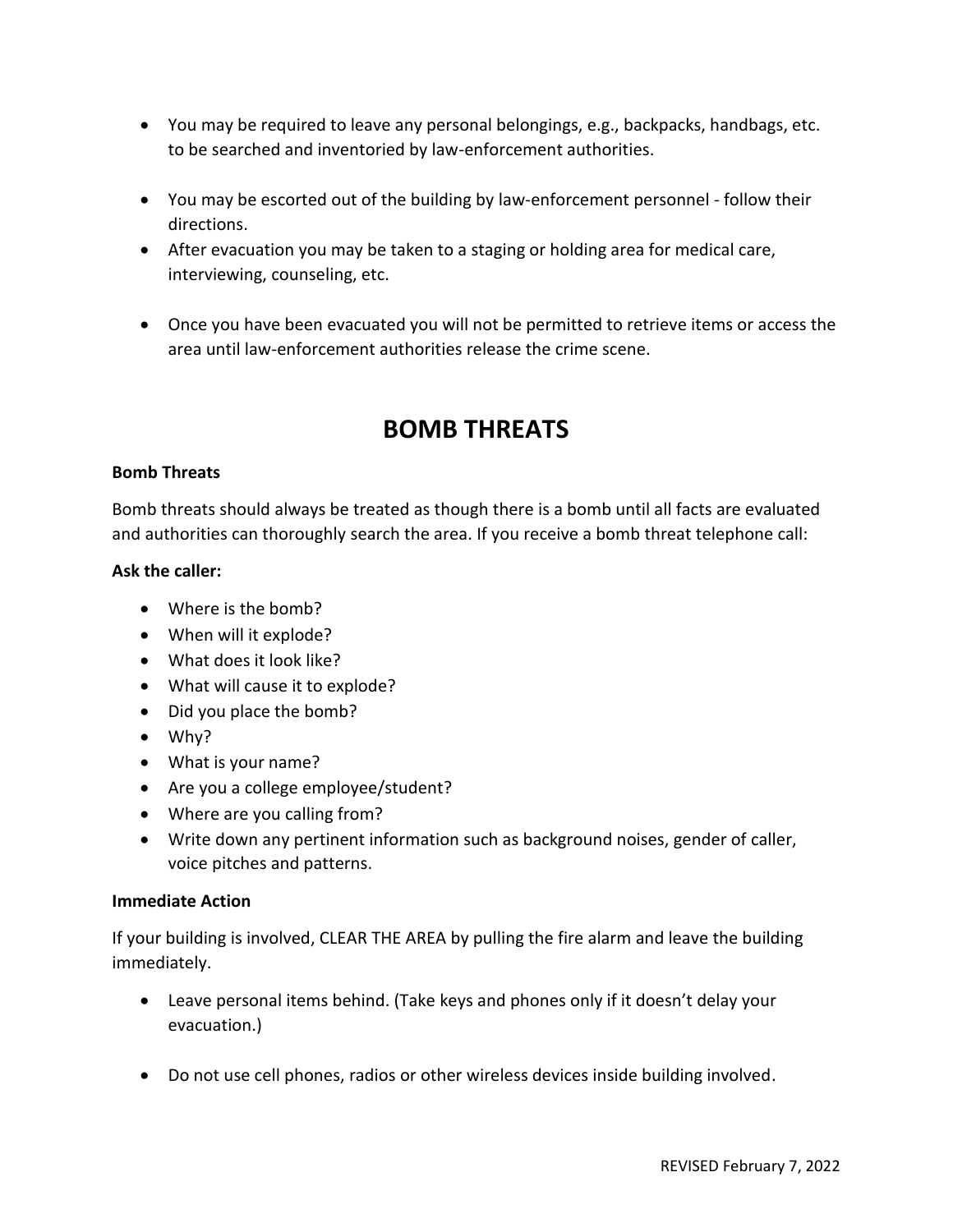- Do not return for personal items.
- When outside, call 911 and/or Campus Police at 434-223-6164.

### **FIRE**

#### **If you discover smoke or fire:**

- If it is safe to do so, remove everyone from immediate danger and close the door to the area to confine the smoke and fire.
- Pull the building fire alarm along your evacuation route.
- If the fire is small, control the fire with available firefighting equipment.
- Before you go through a door to leave a room, feel the door with your hand. Do not open any door that feels hot.
- Do not return for personal items.
- If there is smoke, stay low.
- Use stairs to reach an exit. Do not use elevators.
- After you are out of danger, call 911, then Campus Police at 434-223-6164.

#### **If you are trapped in a fire:**

- Wedge wet towels or cloth along the bottom of doors to keep out smoke.
- Close doors between you and the fire.
- If you need fresh air break the window only as a last resort.
- If you catch on fire, do not run. Stop, drop and roll to put out the flames.

#### **Response to fire alarms:**

- When an alarm sounds, leave the building immediately. Leave personal items behind.
- Do not use elevators.
- Do not return for personal items.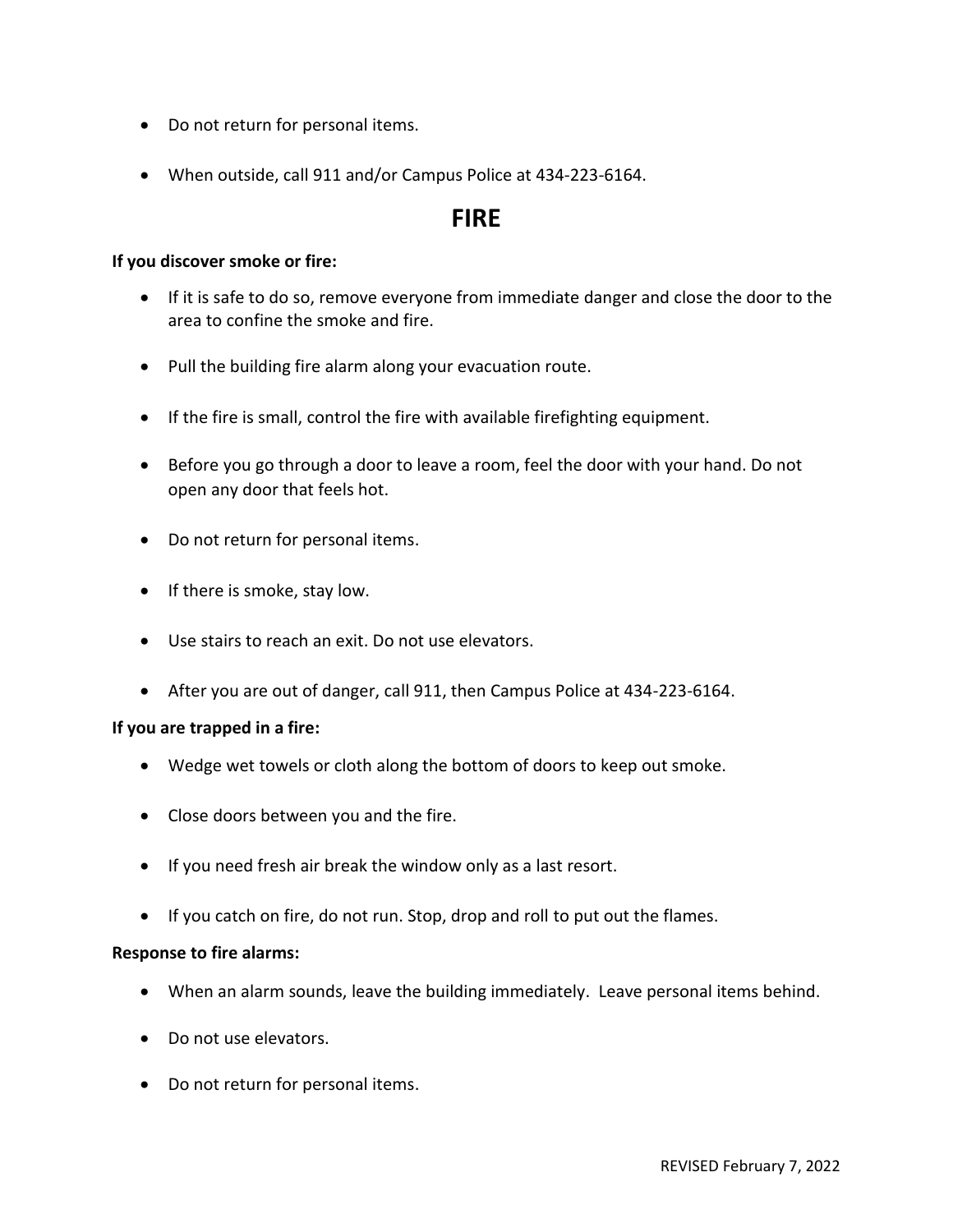- Help people unfamiliar with the building or with disabilities escape the building.
- When you are outside, check in with your supervisor or instructor to be accounted for.

## **CHEMICAL/HAZMAT INCIDENT**

#### **If a chemical spill occurs:**

For spills, releases or incidents requiring special training, procedures or equipment, take these actions:

- Immediately evacuate the spill area.
- If building evacuation is required, pull the fire alarm.
- Call 911 and Campus Police at 434-223-6164
- Anyone who is contaminated by the spill should avoid contact with others as much as possible and remain in a safe area nearby for emergency treatment.
- Consult the Material Safety Data Sheet for first aid action; usually flushing the affected area with water is prescribed.
- Do not contain or clean up spills unless you are qualified to perform such work.
- Do not re-enter the area unless directed to by emergency personnel.

## **TORNADO (IMMINENT)**

#### **Weather Advisories:**

According to the National Weather Service:

- **Tornado Watches** are issued by the Storm Prediction Center for counties where tornadoes may occur. The watch area is typically large, covering numerous counties or even states.
- **Tornado Warning:** Take Action! A tornado has been sighted or indicated by weather radar.

**Tornado warnings** are issued by the National Weather Service when a tornado is approaching, or conditions are conducive in the area. Warnings and other information may be provided through various communication channels such as ENS Alerts.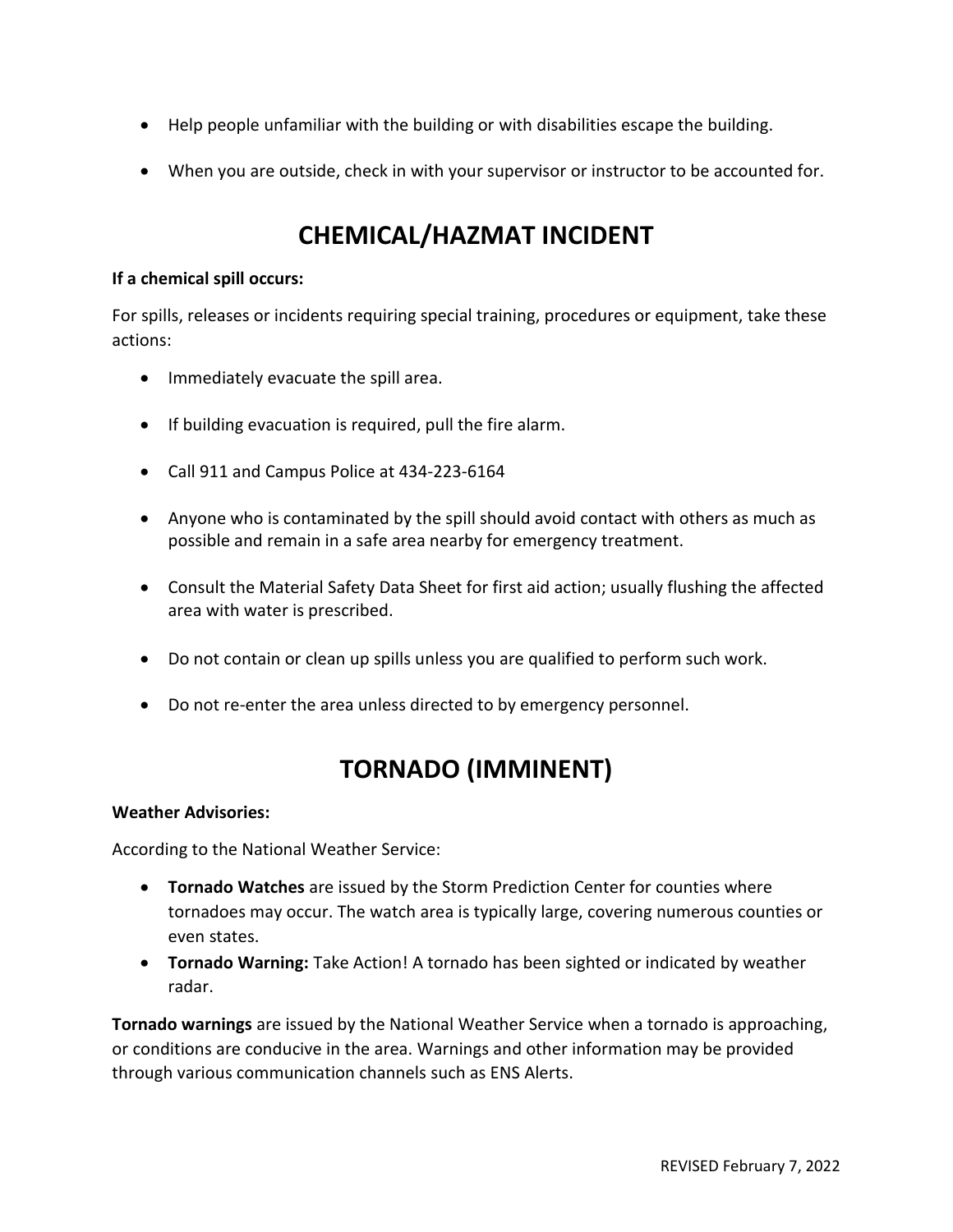#### When a tornado is approaching:

#### **If indoors:**

- Proceed to the lowest level of the building.
- Seek refuge in a doorway or under a desk or table. Cover your head and neck.
- Stay away from glass, windows, shelves, and heavy equipment.
- Watch out for falling objects such as light fixtures, file cabinets, shelves, and other furniture that may move or topple.
- Stay under cover until the tornado passes and then check your area for injuries and hazards. Assist others and remain calm.
- After the tornado, use extreme caution exiting buildings, as they may be unstable and there may be hazards (i.e. exposed and live electrical wires). **DO NOT USE ELEVATORS**. Do not reenter the buildings until they have been declared safe by the appropriate staff.
- If it is unsafe to move from your location call 911 and/or Campus Police (434-223-6164) if possible and remain in place until help arrives.

#### **If outdoors:**

- Move quickly indoors and follow the instructions above.
- If unable to move indoors, lie flat in a ditch or low area.
- If necessary, call Campus Police at 434-223-6164:
- Report your location.
- Report any injuries and status of victim(s).
- Stay on the line until released by the dispatcher.
- Do not leave your location until advised or storm warning ends.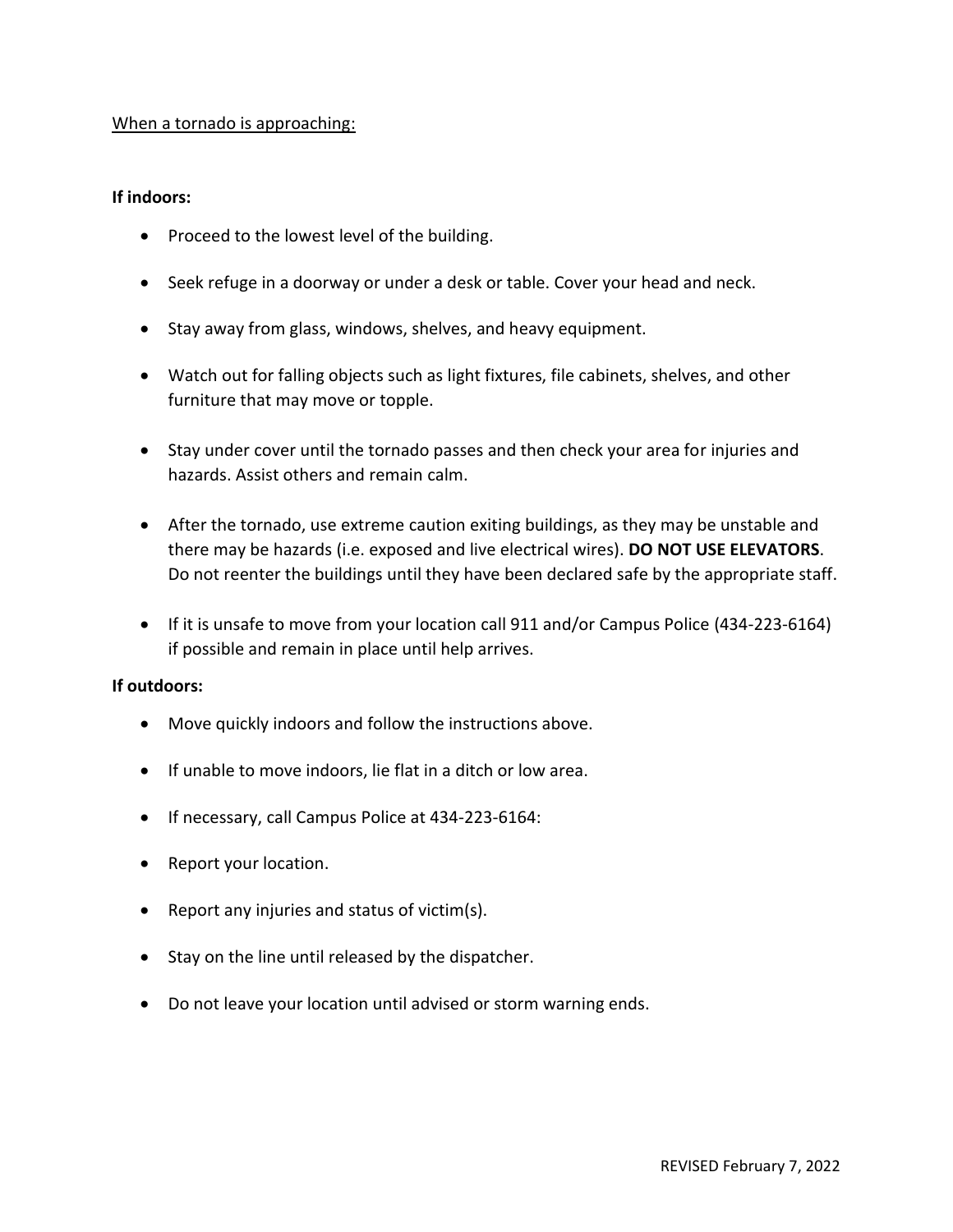### **POWER FAILURE**

College officials will communicate the status of the failure through notices delivered by email and/or the college website.

- If you are in a dark area, proceed cautiously to an area with emergency lights when available.
- Assist others who may be unfamiliar with the building or the area.
- Unplug equipment such as computers and monitors to avoid potentially serious damage when the power is restored.
- If you are in an elevator, use the emergency button or telephone to alert authorities. DO NOT attempt to open the elevator car door or shake the elevator to move.
- In the event of a power outage, the college has several locations which will continue to provide power on generator. These locations are:
	- o Bortz Library
	- o Pannill Commons
	- o Brown Student Center

### **EVACUATIONS**

#### **Evacuation of the college will fall into two categories:**

- Limited evacuation of a building or designated area.
- General evacuation of the entire campus.
- You should plan ahead for possible evacuations. Know evacuation routes from your office or classroom, and the campus.

#### **If the fire alarm is activated:**

Leave the building immediately. Leave personal items behind. (Take keys and phones only if it doesn't delay your evacuation.) Do not assume it is a false alarm.

- Do not return for personal items.
- Do not go into the restrooms.
- \*Do not use the elevators.